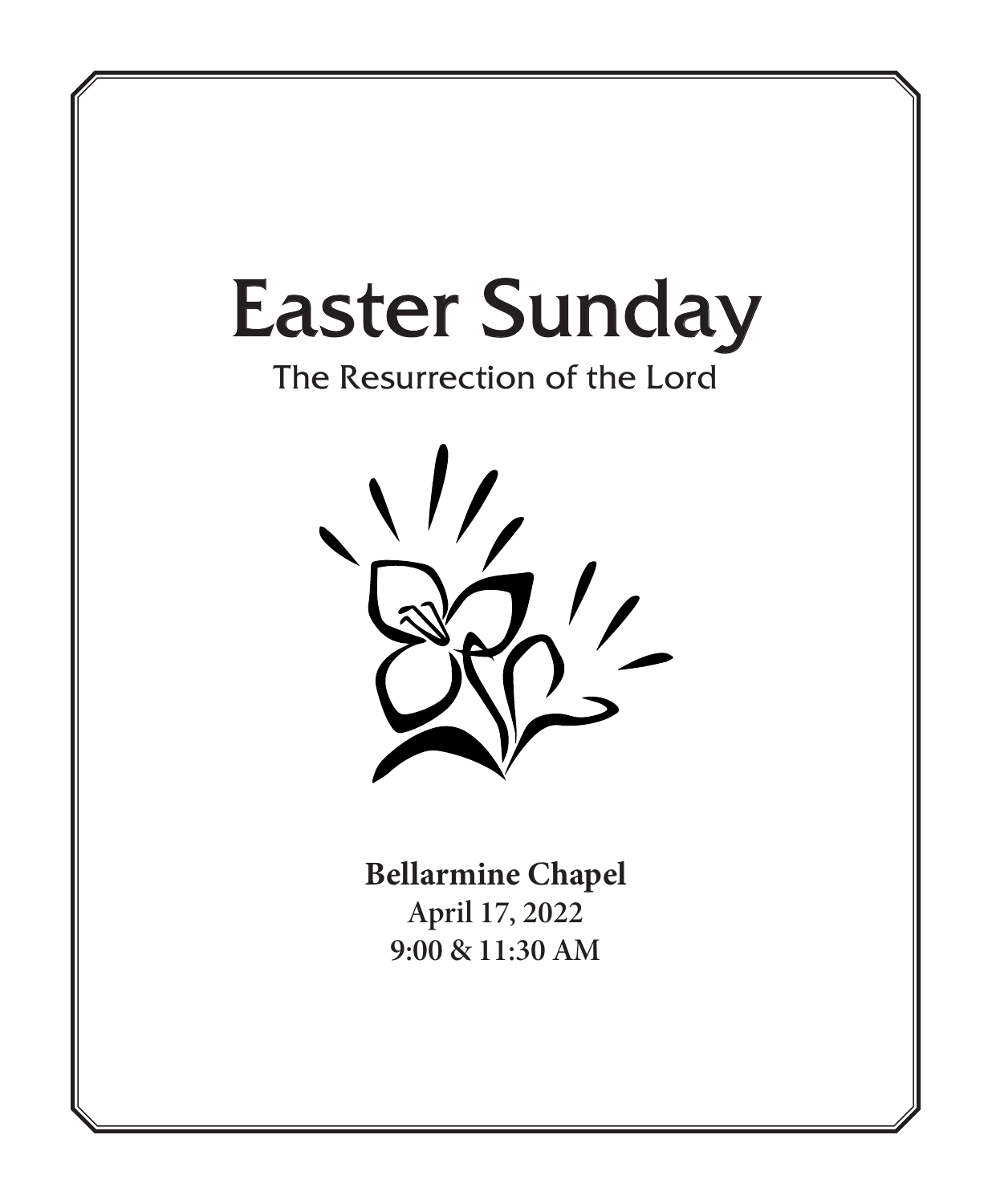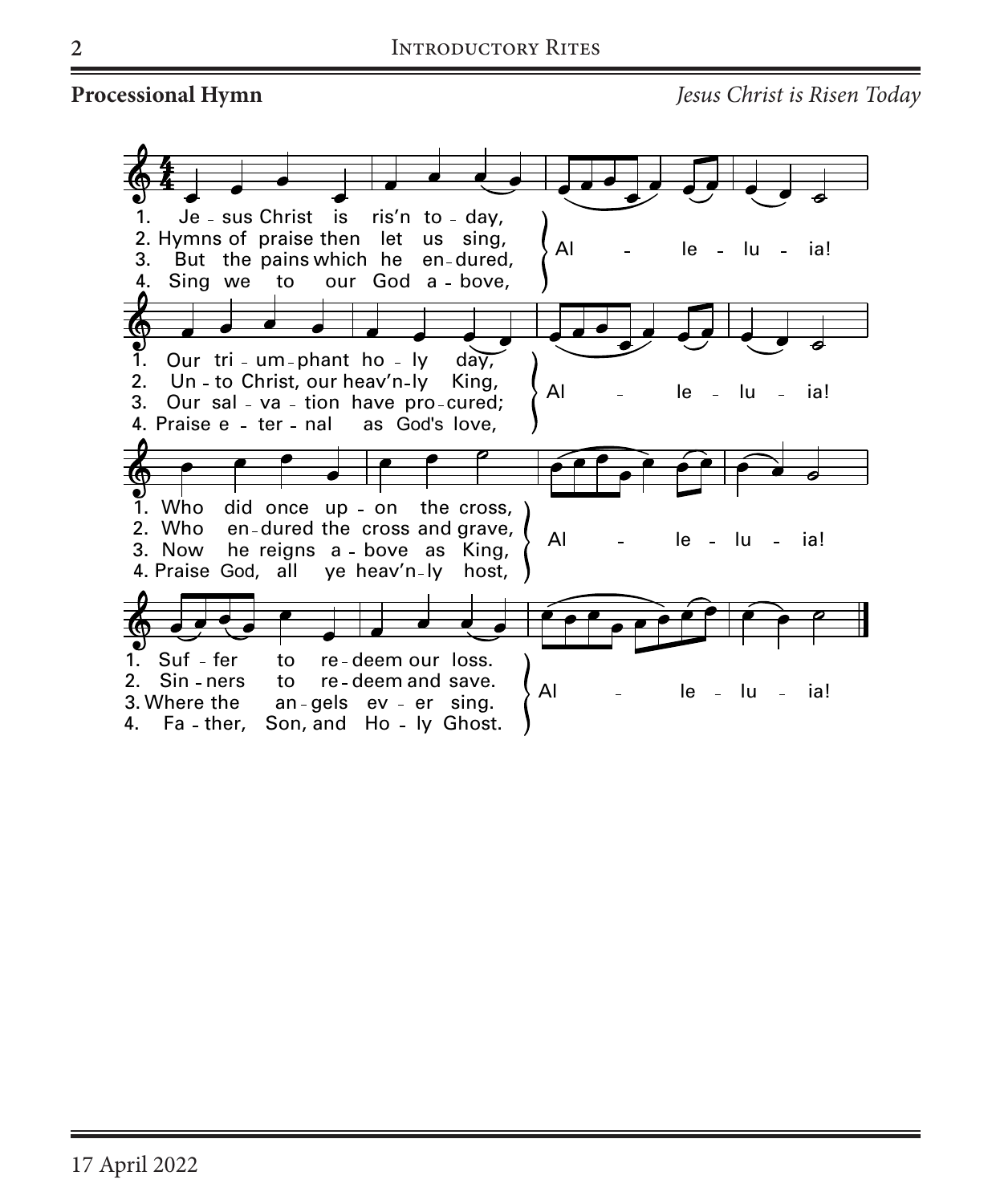#### **Glory To God**

Tony Alonso

*Mass of Joy and Peace*



### **Liturgy of the Word** 1. We praise you,

eading **ble** cauing

**First Reading** *Acts 10:34a, 37-43*

*Psalm 118*

## we give  $\Gamma$  you thanks for  $\Gamma$ **Responsorial Psalm**

Marty Haugen



2.

## **Second Reading** *Colossians 3:1-4*  $\frac{1}{2}$

**3**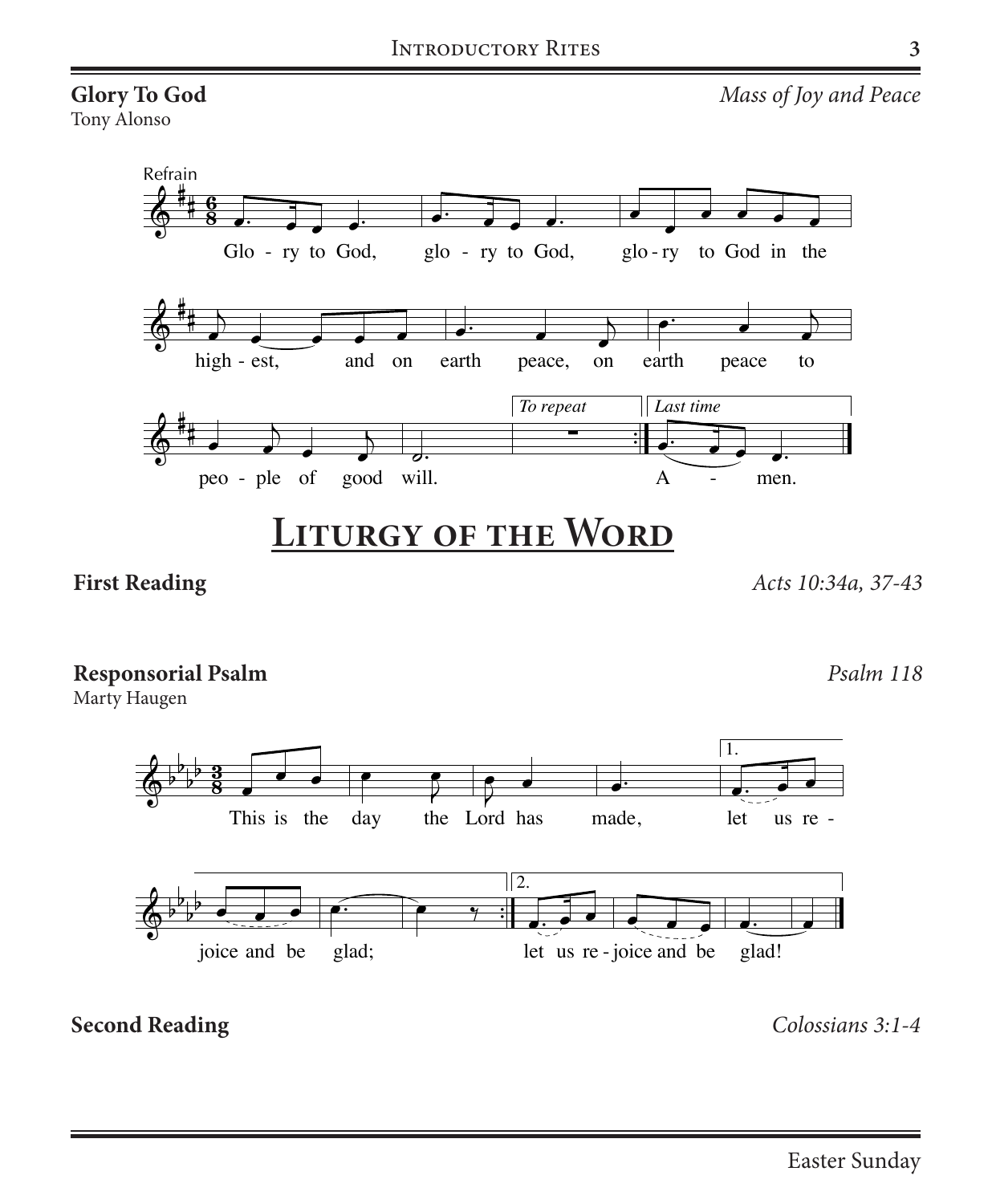**Sequence Hymn** *Victimae paschali laudes*  

#### **Gospel Acclamation**



Christopher Walker, Fintan O'Carroll



#### **Gospel Reading** *Luke 24:1-12*

*Springs of Water*

#### **Homily**

#### **Sprinkling Rite**

Tony Alonso



17 April 2022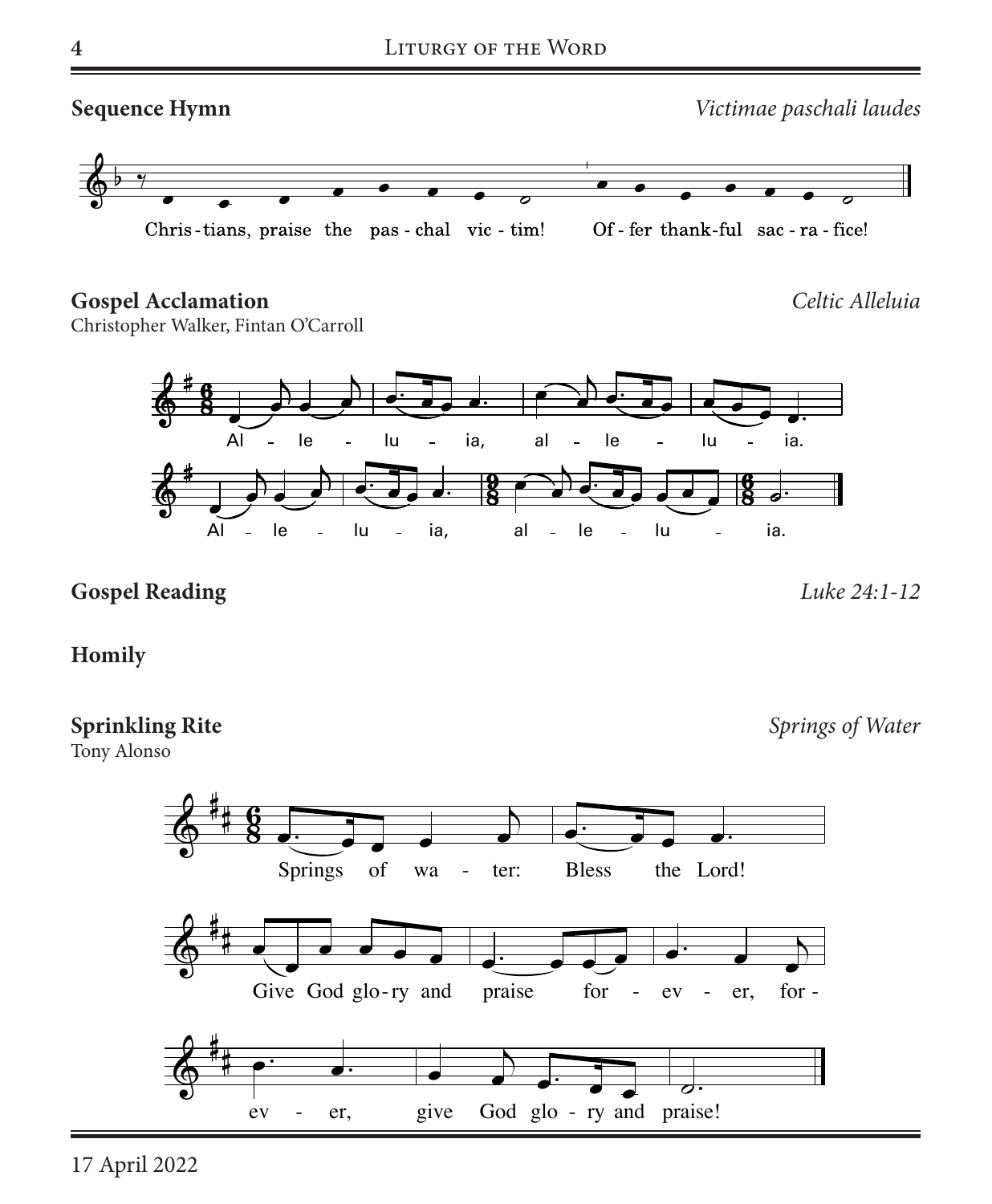# **LITURGY OF THE EUCHARIST**

**Presentation of the Gifts** *At the Lamb's High Feast We Sing*  $\frac{1}{9}$  $\frac{1}{2}$   $\frac{1}{2}$   $\frac{1}{2}$   $\frac{1}{2}$   $\frac{1}{2}$   $\frac{1}{2}$   $\frac{1}{2}$   $\frac{1}{2}$   $\frac{1}{2}$   $\frac{1}{2}$   $\frac{1}{2}$   $\frac{1}{2}$   $\frac{1}{2}$   $\frac{1}{2}$   $\frac{1}{2}$   $\frac{1}{2}$   $\frac{1}{2}$   $\frac{1}{2}$   $\frac{1}{2}$   $\frac{1}{2}$   $\frac{1}{2}$   $\frac{1}{2}$  4. East - er 3. Might - y 2. Where 1. At the the Lamb's high Pas - chal vic - tim tri - umph,  $\overrightarrow{a}$   $\overrightarrow{a}$ feast blood is poured, Death's dark from East - er joy, we sing on high, Hell's fierce pow'rs be -  $\overrightarrow{a}$   $\overrightarrow{a}$   $\overrightarrow{a}$ Praise This to a - lone can our an - gel vic -  $\circ$ ♯  $\overrightarrow{z}$ to sheathes his sword; neath sin rious King, you lie; de - stroy;  $\overrightarrow{a}$ Who Is - rael's hosts You have con-quered From sin's pow'r, Lord, has washed us tri -  $\cdot$   $\cdot$   $\cdot$ in umph - ant go in set the tide the fight, us free,  $\circ$ ♯ <sup>♯</sup> � � � � Flow - ing Through the You New - born souls in have brought us from his wave that drowns the  $\frac{1}{2}$ pierc - ed side. life and light. you to foe. be. � � � ♯� � Praise we Praise we Now Fa - ther, no him, Christ, whose more who can whose the  $\circledast$ ♯ ♯ � ♯� � death love blood was shed, crown shall give, ap - pall, di - vine  $\bullet$   $\bullet$   $\bullet$   $\bullet$ Now **Gives** Pas - Sav no more the his sa - cred chal vic - tim, ior, by whose  $\bullet$   $\bullet$   $\bullet$ grave en - thrall; Blood for Pas - chal bread; death we wine, live,  $\circledcirc$ ♯ <sup>♯</sup> � � � � You **Gives** With Spir have his sin it,  $\overline{O}$ Bod cer guide pened y<sub>i</sub>  $\frac{1}{1}$  through  $\overrightarrow{e}$   $\overrightarrow{e}$   $\overrightarrow{e}$ par for ty all a the and our dise, love feast: days: � ♯ <sup>♯</sup> � � � � And Christ Eat Three in the we in you vic man One, your tim, na your  $\bullet$   $\bullet$   $\bullet$ saints Christ from name shall the a we rise. priest. bove. praise. At the Lamb's High Feast We Sing

Easter Sunday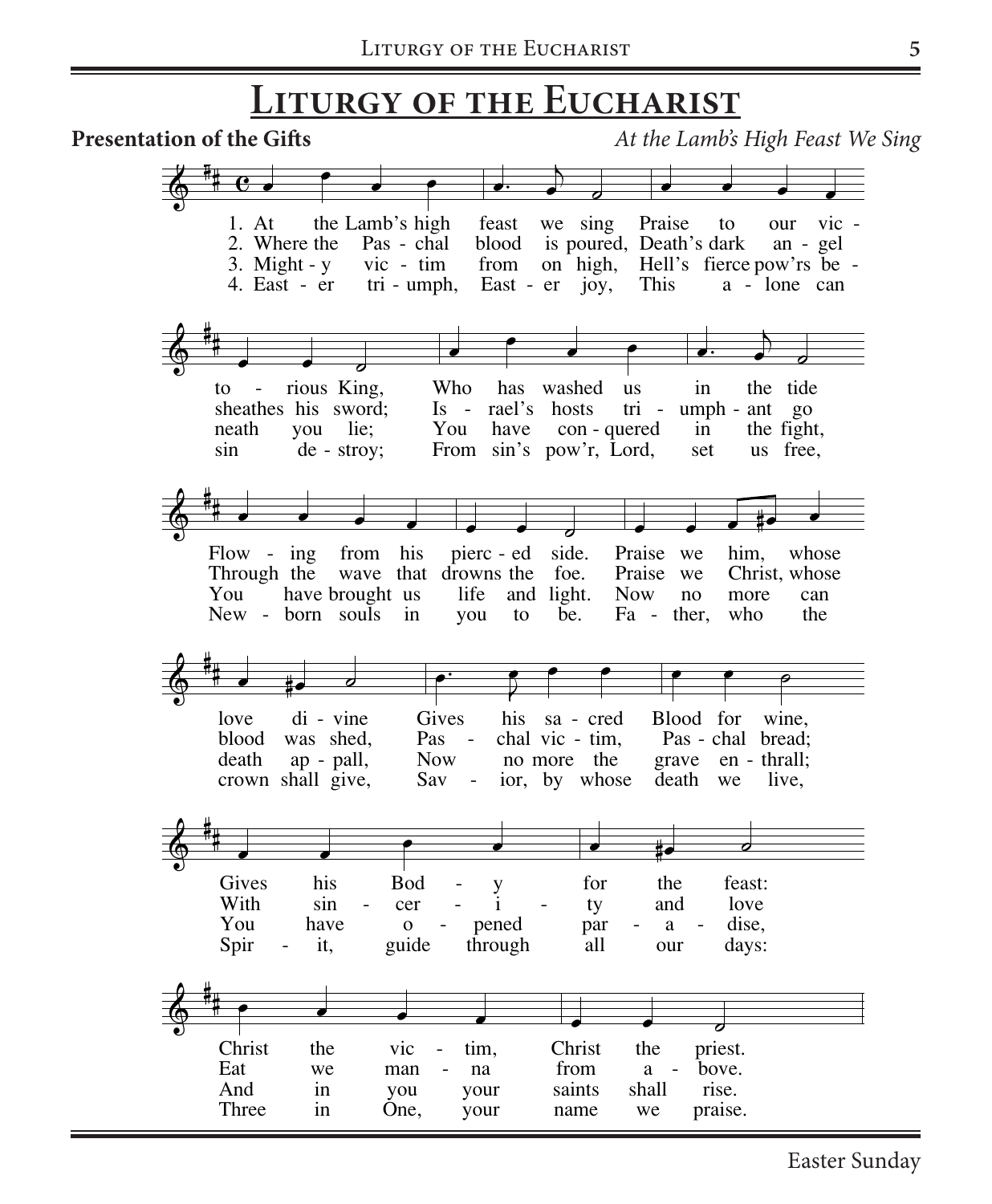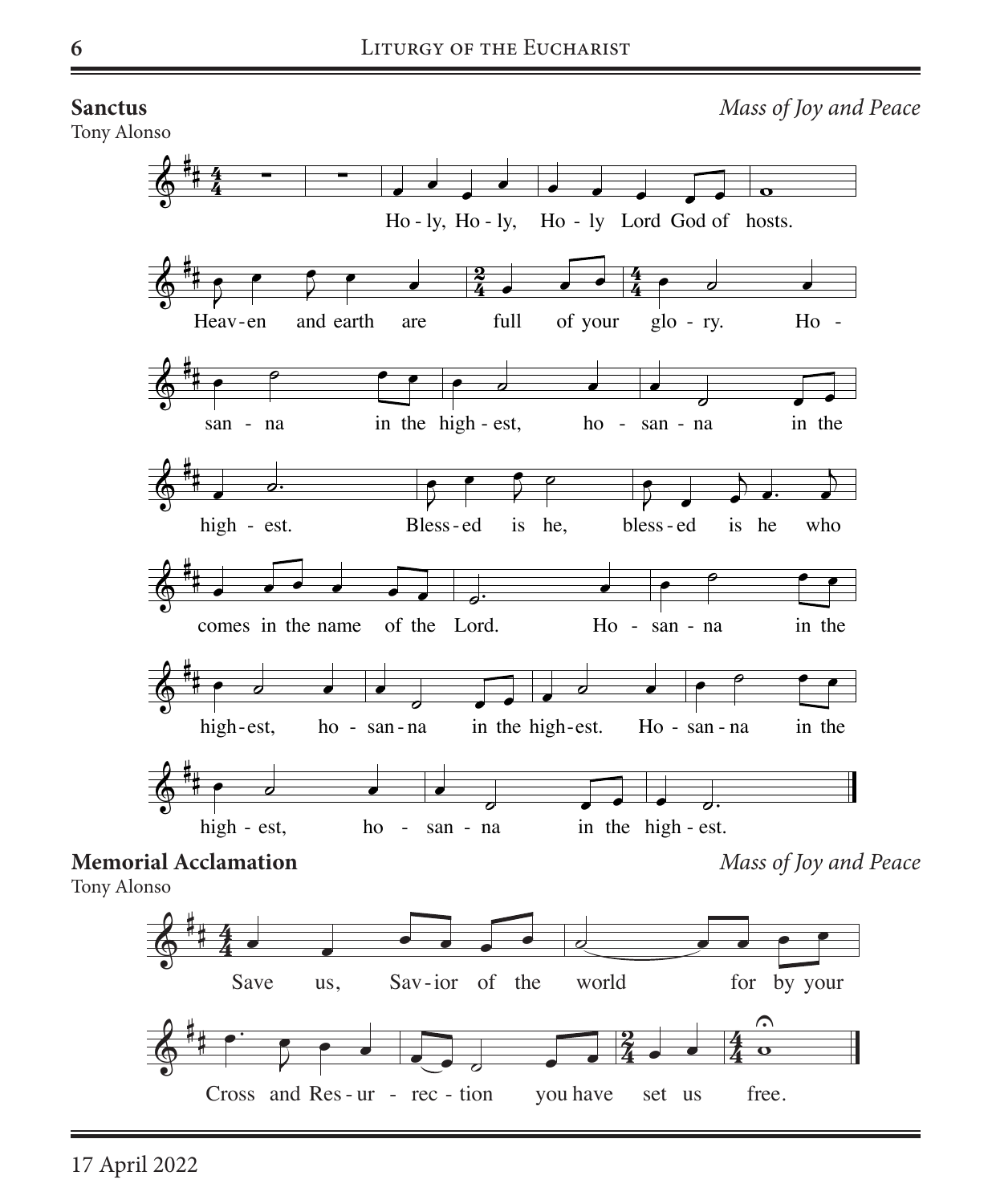#### **Great Amen**

Tony Alonso

*Mass of Joy and Peace*





*Mass of Joy and Peace*

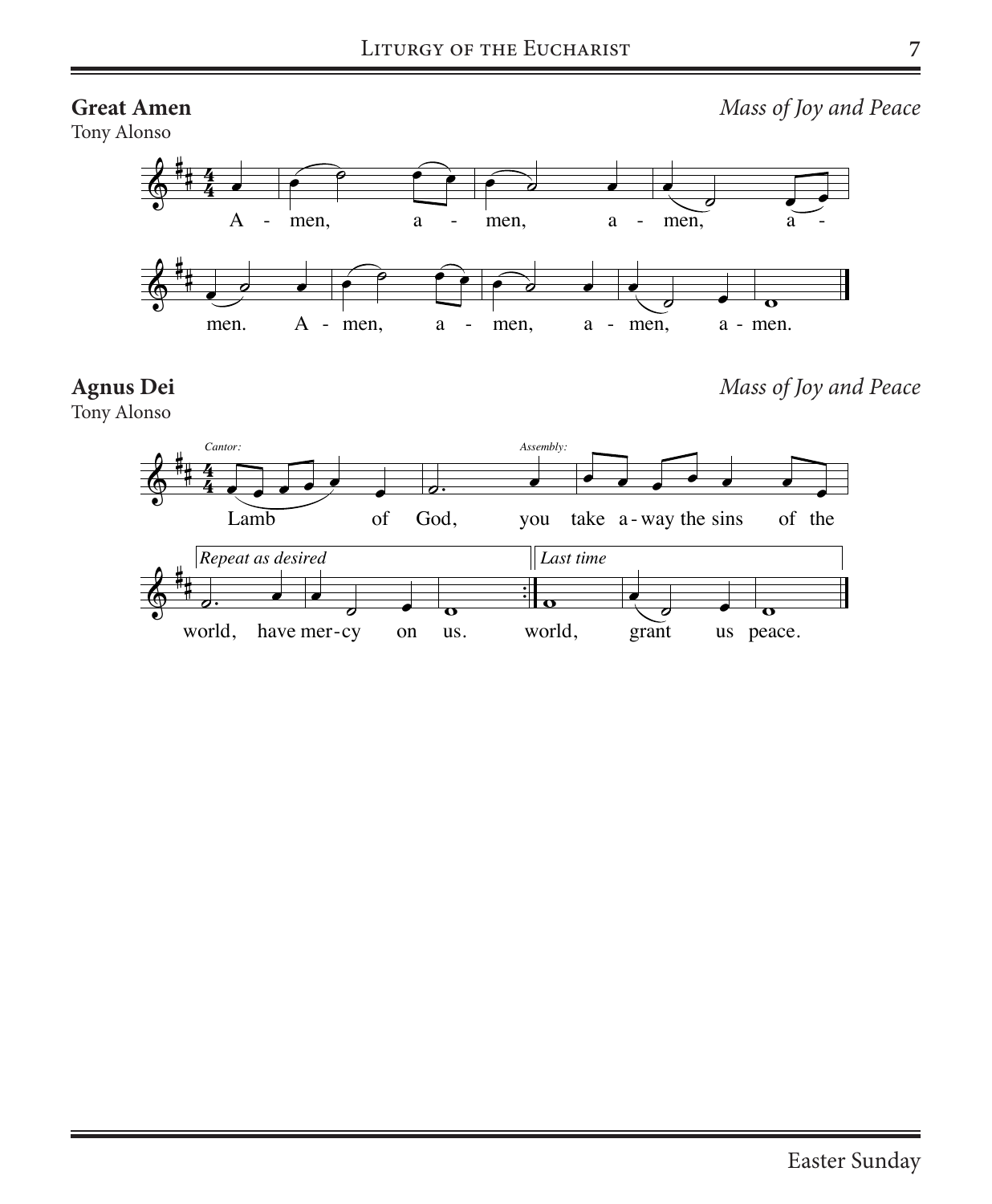#### *I Myself Am The Bread of Life* **Bread of Life Communion Song** Rory Cooney **Refrain** I my-self am the bread of life. You and I are the bread of life, tak-en and blessed, bro-ken and 1-3 to Verses Final  $\overline{\mathbf{o}}$ shared by Christ that the world might live. live. That the world might live. That the world might live. Verses bread is gift 1. This spir - it, of the Mak - er's God's 2. Here is king - dom giv - en to us as 3. Lives bro ken o pen, sto - ries \_ shared a 1. love, and we who share it know that we can be 2. food. This is our bod y, this is our 3. loud, be come ban quet, a shel - ter the a for to Refrain 1. one: 2. blood: a liv ing sign of God in Christ. 3. world: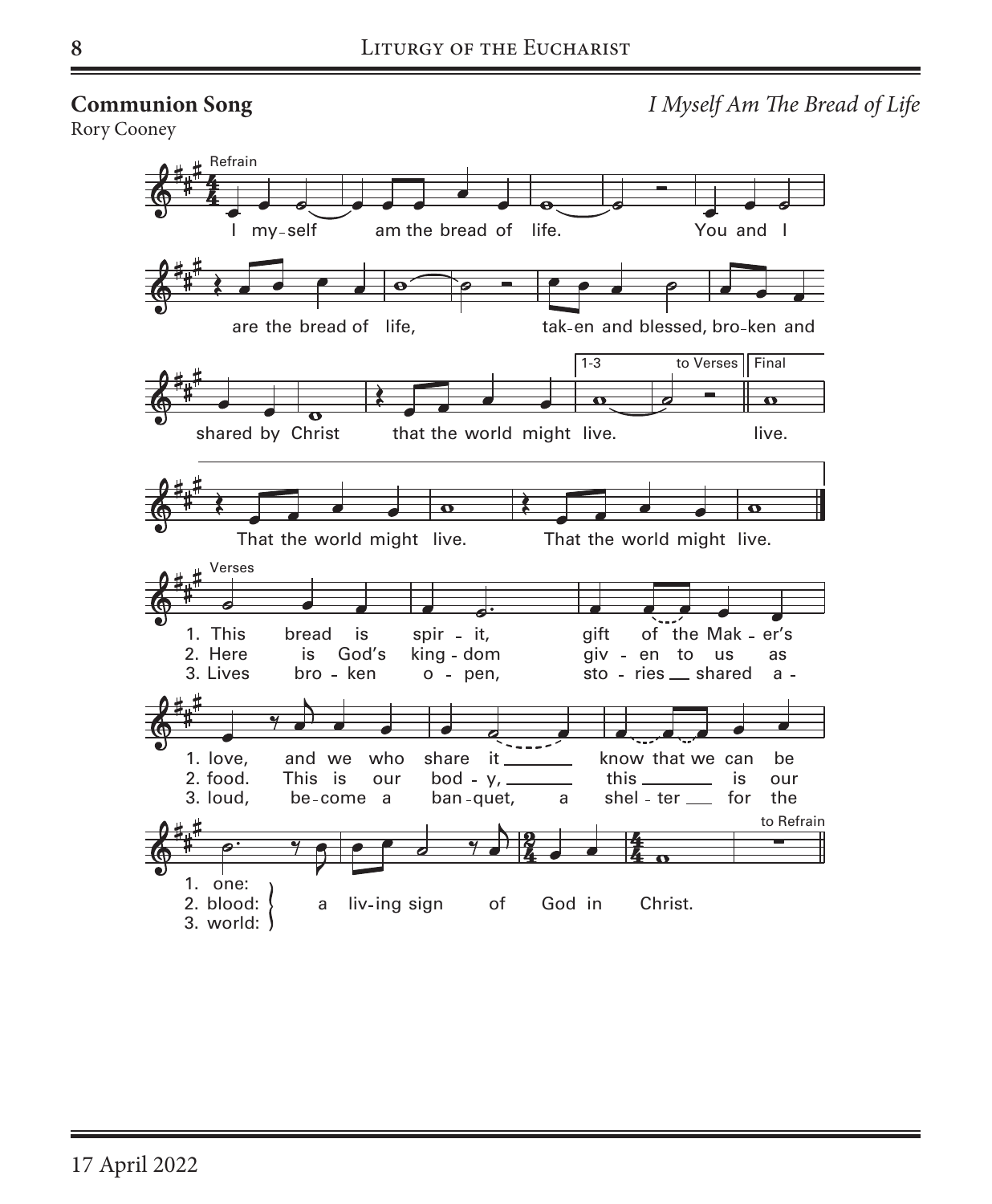#### **Communion Meditation**

Scott Soper

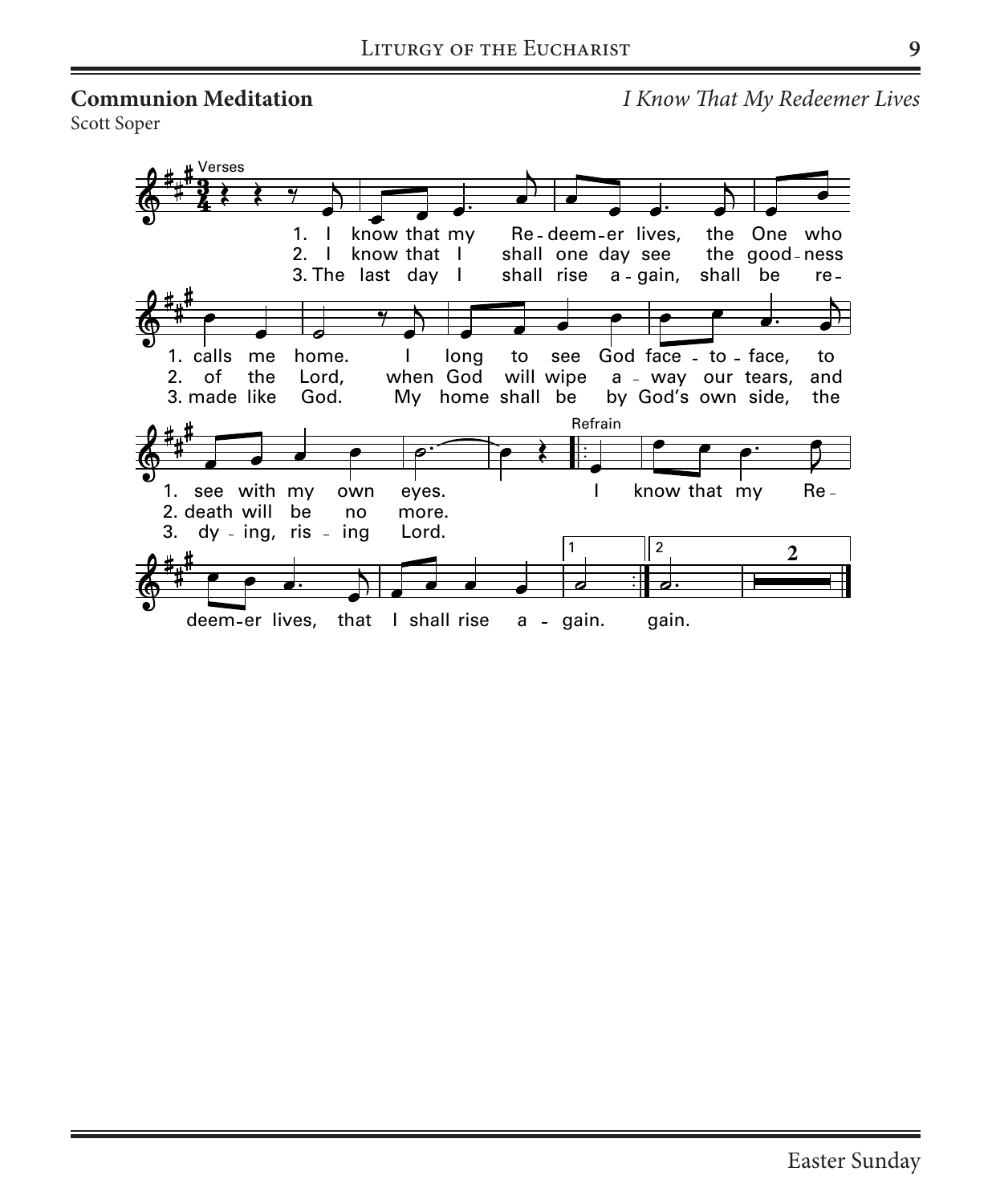

Al - le -

lu - ia!

17 April 2022

Text: Charles Wesley, 1707–1788, alt.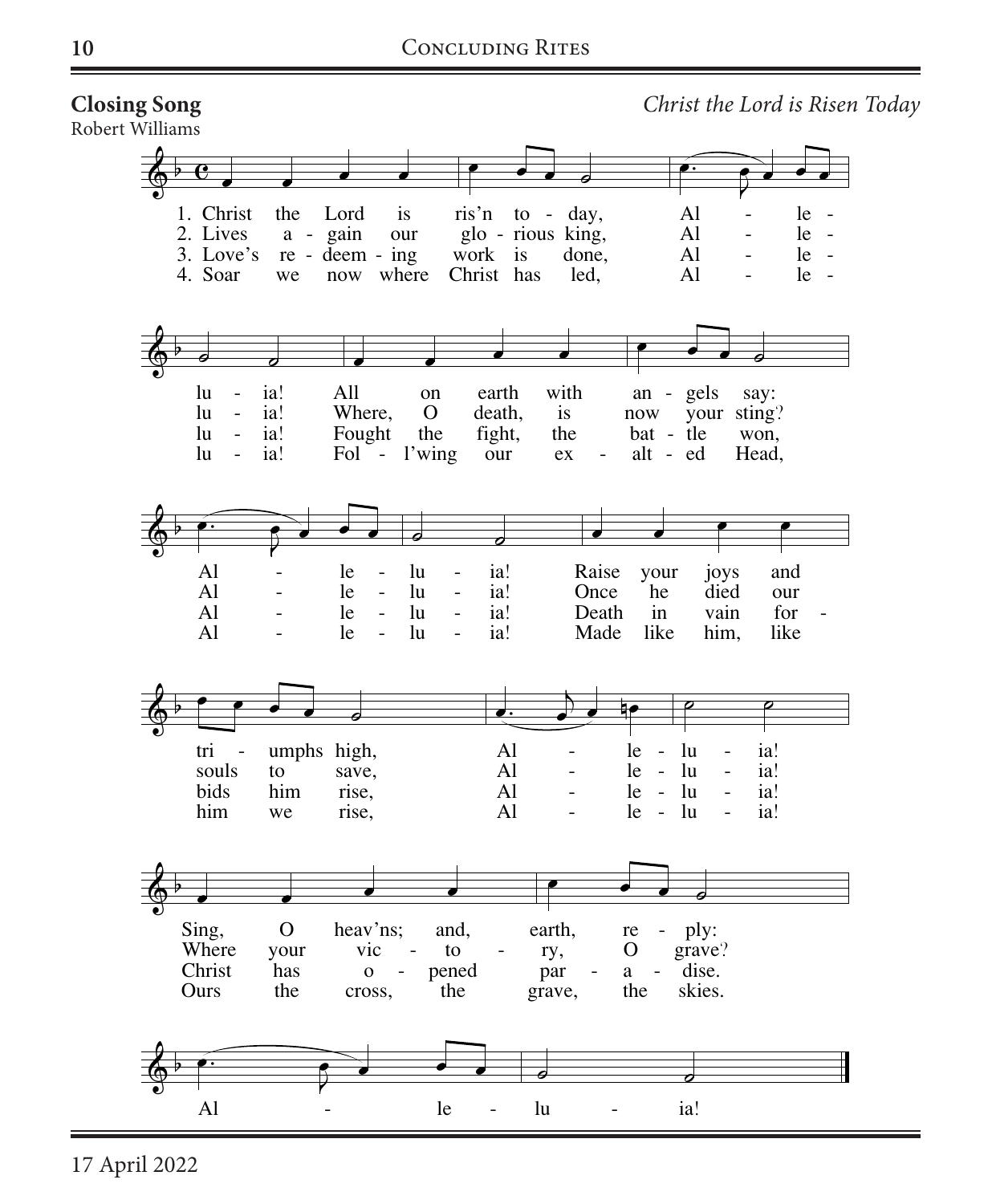

**Special Thanks**

Thank you to the parish staff, our liturgical ministers, musicians, and everyone who has made this morning possible!